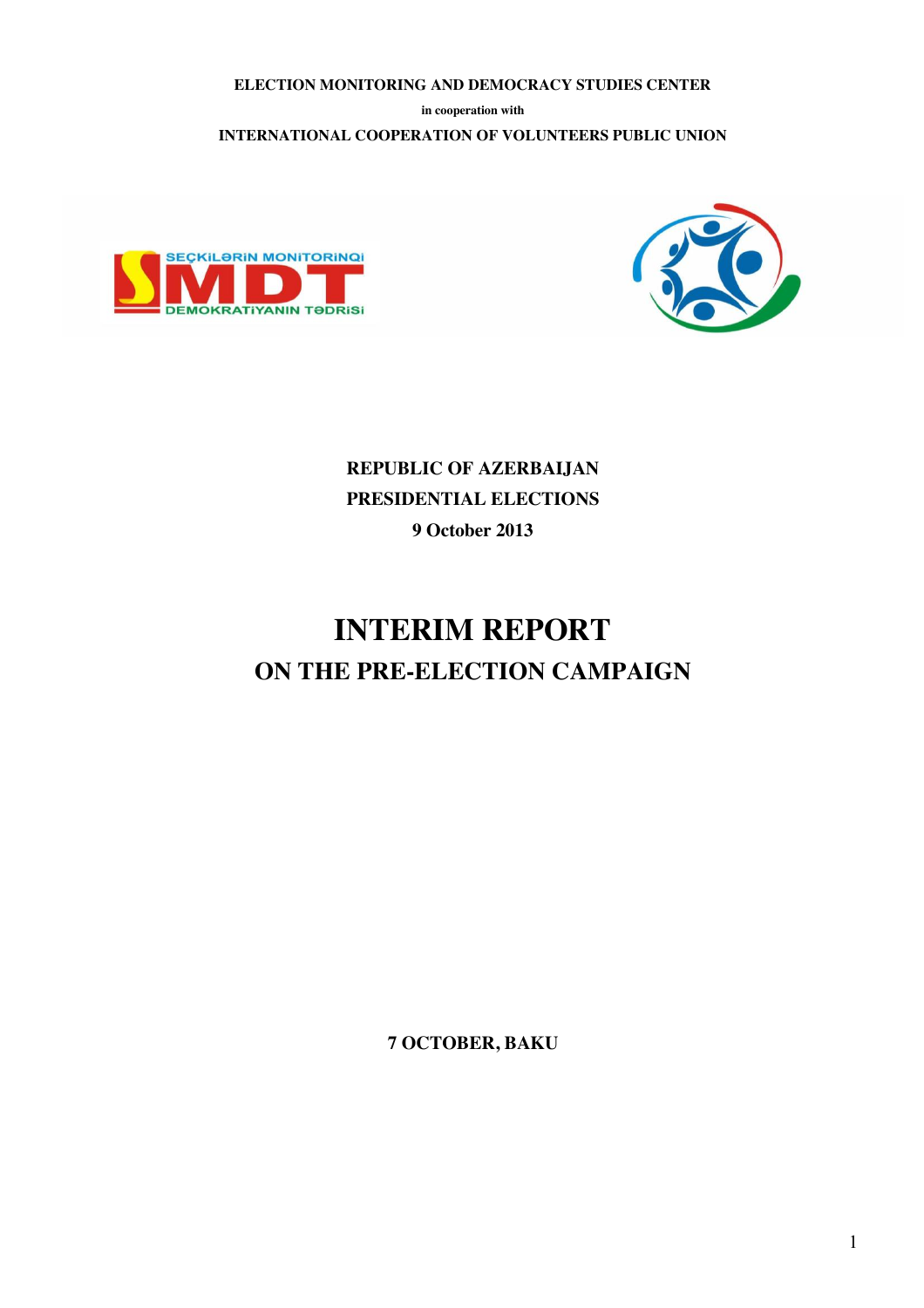## **I. EXECUTIVE SUMMARY**

Election Monitoring and Democracy Studies Center (EMDS) and International Cooperation of Volunteers Public Union (ICV) conducted long-term observation of the 9 October 2013 Presidential Elections (10 August-14 September) of the Republic of Azerbaijan in two stages - nomination and registration of candidates and election campaigning. The First Interim Report on the results of long-term observation was released on 16 September  $2013<sup>1</sup>$ .

EMDS and ICV believe that all stages of the 9 October 2013 Presidential Election − pre-election environment, legal framework, freedom to participate in election, nomination and registration of candidates, election campaigning, voting and vote tabulation − should be separately assessed based on requirements of the Constitution and international commitments of Azerbaijan.

EMDS and ICV carry out long-term and short-term observation of the upcoming Presidential Elections. Long-term observation has started from the date of the decision on the holding elections has been officially published and will continue till the official publication of the results of election. The long-term observation of the election is conducted with support of 31 professionally trained observers in 125 election constituencies. The current report reflects data from 97 election constituencies. Moreover, EMDS and ICV will conduct short-term observation of election collaborating with nonpartisan volunteer observers registered at election commission on individual basis in 15 percent of polling stations in the country. The preliminary statement on the result of monitoring will be released on 10 October following the Election Day.

This report is designed on the basis of the long-term observation of the second stage of the 9 October 2013 Presidential Elections in Azerbaijan.

EMDS and ICV notes with regret that the government failed to demonstrate progress in democratization of political environment, freedom of expression, freedom of assembly and association during the election campaigning period.

The organizations welcome the significant increase of political interest, political discussions and public interest in overall election process during the 9 October 2013 Presidential Elections in comparison with 2008 presidential elections. However, none of the TV companies operating in the country offered airtime to candidates and their representatives to present their election platforms, as well as to discuss local and national level issues. With the exception of the Public TV, positions and views of presidential candidates were not covered by any TV company.

The last two stages of the upcoming presidential election were accompanied with pressure against socio-political activists, persecution and intimidation of opposition members, including members of National Council of Democratic Forces. Political persecutions and arrests started in early 2013, continued throughout the election period. Social media activists and bloggers were detained by police number of times, while journalist Parviz Hashimli was arrested.

Long-term observers also noted abuse of administrative resources in organizing meeting with voters for presidential candidates Ilham Aliyev, Gudrat Hasanguliyev and Hafiz Hajiyev by local executive authorities, while Jamil Hasanli and Igbal Agazade's meetings with voters were interfered and prevented by police.

Overall, election campaigning materials were destroyed in 28 percent of monitored 97 election constituencies, while in 34 percent of monitored constituencies voters were forcibly brought to meetings with pro-governmental candidates by local executive authorities. 53 percent of observed constituencies did not have suitable indoor and outdoor venues for holding meetings and other mass assemblies.

EMDS and ICV believe that reduction of election period as result of amendments to the Election Code made in 2008 and 2010 created technical obstacles to functioning of election commissions, election blocs and candidates, as well as observers.

<sup>&</sup>lt;sup>1</sup> http://smdt.az/images/stories/PDFler/1report%202013%20.pdf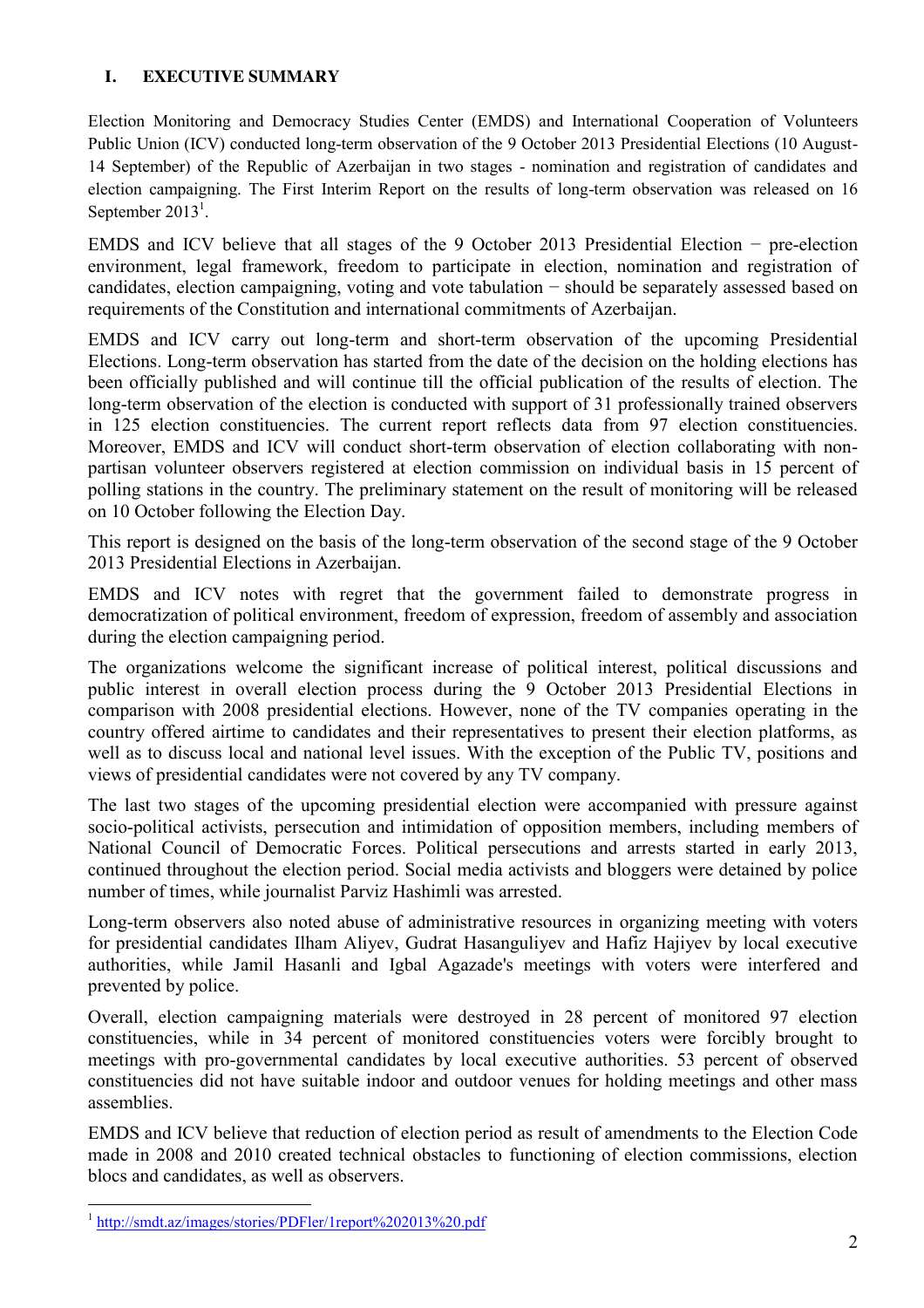EMDS and ICV hope that the in order to ensure voting and vote tabulation process in line with requirements of law and to avoid unauthorized intervention in the electoral processes, state bodies, election commissions, presidential candidates and their parties, public organizations and media will put forth necessary efforts.

## **II. ABOUT THE LONG-TERM OBSERVATION**

This Interim Report was designed Election Monitoring and Democracy Studies Center (EMDS) and International Cooperation of Volunteers Public Union (ICV) based on the long-term observation of the second stage of the 9 October 2013 Presidential Elections in Azerbaijan. The First Interim Report which included the pre-election environment and process of nomination and registration of candidates, was released on 16 September.<sup>2</sup>

**EMDS** is a non-partisan, nongovernmental organization focused on promoting free and fair elections and development of democracy and civil society in Azerbaijan. EMDS was founded on 1 December 2008 by founders and members of Election Monitoring Center (EMC), the registration of which was annulled by the Court on the basis of illegal claims of Ministry of Justice on 14 may 2008. In 2009, EMDS applied for state registration to the Ministry of Justice, but was denied registration. As a violation of the right to freedom of association, the organization appealed the decision to the Court. After the national courts refused to satisfy the claims of EMDS, the organization applied to the European Court of Human Rights.<sup>3</sup>

EMDS (EMC) have observed 12 elections and in total over 13,000 volunteer observers were trained in more than 600 trainings, and legal and technical assistance was provided for accreditation of volunteers with the election commissions. EMDS conducts monitoring of all stages of elections including but not limited to the long-term observation.

**ICV** was officially registered at the Ministry of Justice on 29 November 2011. The organization works toward developing relations among volunteers across different countries, to support people in need and to assist in advance of underdeveloped sectors.

ICV and EMDS carry out long-term and short-term observation of the upcoming Presidential Elections. Long-term observation has started from the date of the decision on the holding elections has been officially published and will continue till the official publication of the results of election. The long-term observation of the election is conducted with support of 31 professionally trained observers in 125 election constituencies. Observers submitted weekly reports using especial online forms covering 298 polling stations in 112 election constituencies in 42 administrative regions of the country. The current report reflects data from 97 election constituencies.

Moreover, EMDS and ICV will conduct short-term observation of election collaborating with nonpartisan volunteer observers registered at election commission on individual basis in randomly selected polling stations out of all 5,273 polling stations.

Monitoring of the 2013 Presidential Election by ICV and EMDS is financially supported by the USAID, US National Democratic Institute (NDI) and US National Endowment for Democracy (NED).

# **III. POLITICAL SITUATION PRIOR TO THE ELECTIONS**

The findings of the long-term observation of the second stage of the 9 October 2013 Presidential Election indicate that the situation of the political freedoms, particularly the freedom of assembly and association has been further deteriorated. During the election campaigning period, political pluralism in public and private TV and radio broadcasting companies and necessary conditions for electoral

 $\frac{2}{3}$  http://smdt.az/images/stories/PDFler/1report%202013%20.pdf<br> $\frac{3}{3}$  www.smdt.az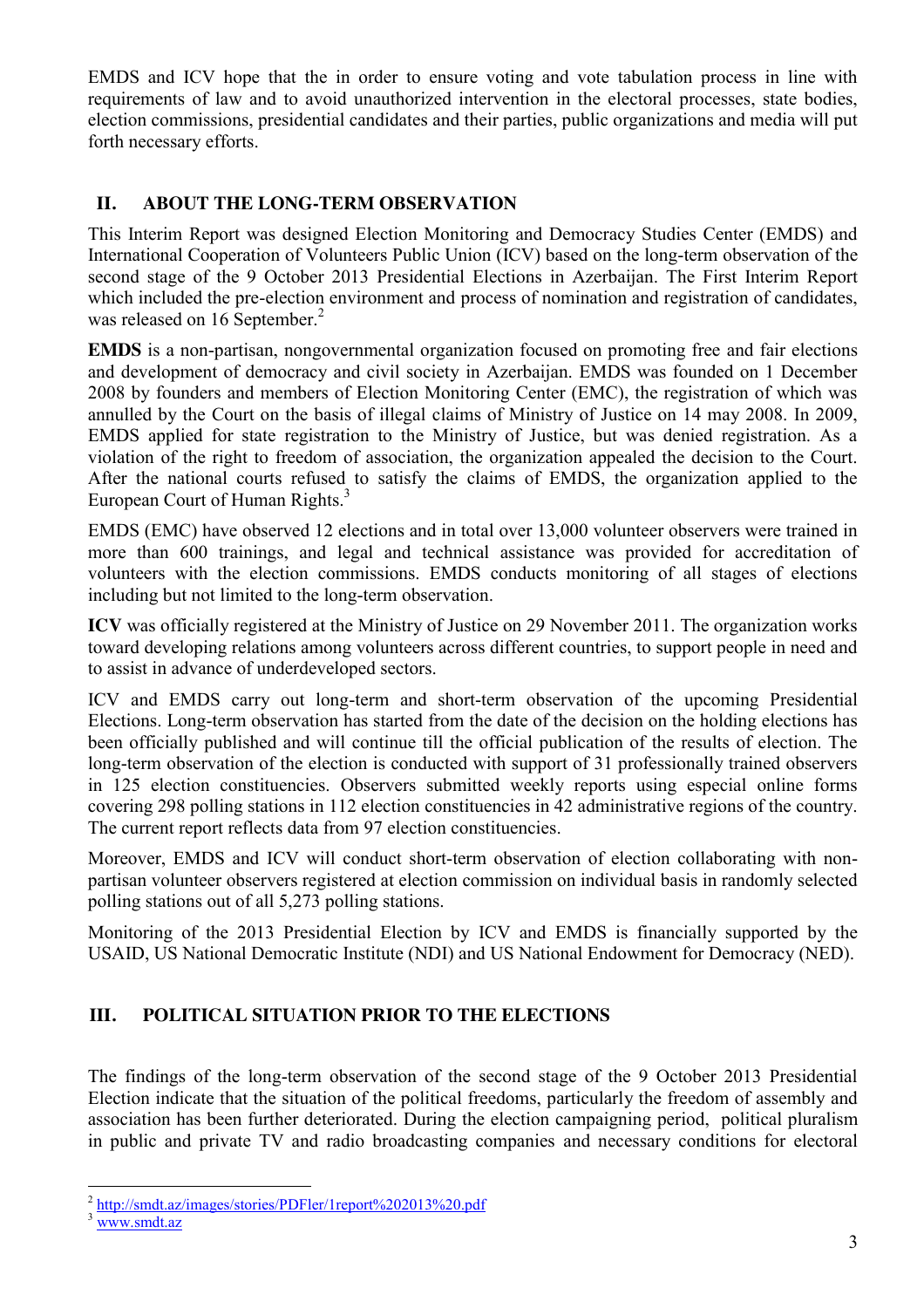gatherings and public assemblies were not ensured. The process was accompanied with pressure, intimidation against and arrest of journalists.

## *a) Pressure against media*

On 17 September, Parviz Hashimli, reporter of "Bizim Yol" and editor-in-chief of the Moderator internet portal, as well as chairman of Center for Protection of Political and Civil Rights, was detained by the Ministry of National Security (MNS) in connection with illegal possession and smuggling of fire arms. Following Hashimli's arrest, during which reportedly excessive physical force was used, search was conducted in his house and work place. In his statement to the media, his lawyer mentioned that officers of the MNS attempted to force Hashimli, who was sentenced to two month of pre-trial arrest, testify against opposition leaders.

On 27 September, Hilal Mammadov, editor-in-chief of Tolisho Sado newspaper and human rights defender was sentenced to 5 years in prison by the Court. Local human rights organizations believe that arrest of both journalists are politically motivated and aimed at silencing critical voices.

On 2 October, Mehman Huseynov, photo-reporter of the Institute of Reporters' Freedom and Security (IRFS) and social-media activists, was brought to the Prosecutor General Office and questioned for 5 hours. Spokesperson of the Prosecutor General Office stated that Huseynov was questioned in connection with information with criminal character posted on social media, while Huseynov himself noted that he was warned about satiric videos about presidential candidates that he designs and shares on social media.

# *b) Violation of freedom of peaceful assembly*

During the pre-election period, independent NGOs faced restrictions and obstacles in their activities to election.

On 28 August, flashmob walk organized by NGOs forming the "Free Election 2013" public support group was interfered and prevented by police. Civil society activists wearing t-shirts saying "Free Election" were forced to stop the walk after 30 minutes by police. Similar actions, which took place in Ganja on 8 September, in Beylagan on 10 September and in Shaki on 12 September, were interfered by local police.

Furthermore, local executive authorities illegally interfered with trainings for domestic non-partisan observers organized by EMDS and ICV creating various obstacles and restrictions. On 23 September, representative from the local executive authority came to the training held in Salyan and demanded participants to leave preventing the event from taking place. On 25 September, training in Sabirabad was prevented by police and trainers of the organizations, Ulviyya Babasoy and Tural Aliyeva were brought to the police station. Training in Yardimli held on 27 September was organized under police surveillance.

On 16 September, Amir Orujov, Beylagan regional coordinator of EMDS, was questioned by the representatives of the executive authority for meeting with long-term observers of the OSCE Office for Democratic Institutions and Human Rights. He was asked to provide detailed account of his conversation with international observers, but Orujov refused to grant such illegal request.

## *c) Pressure against election participants*

On 22 September, Turkel Karimli, son of the opposition leader and chairperson of the Azerbaijan Popular Front Party Ali Karimli, and his friends Ulvi Nuriyev and Joshgun Salahov were detained by police for allegedly destroying campaigning materials of pro-governmental candidates. Karimli was sentenced to 25 days, Salahov to 30 days and Nuriyev to 20 days of administrative arrest, for not complying with lawful request of police. Lawyers of all three persons stated that arrest was a political order.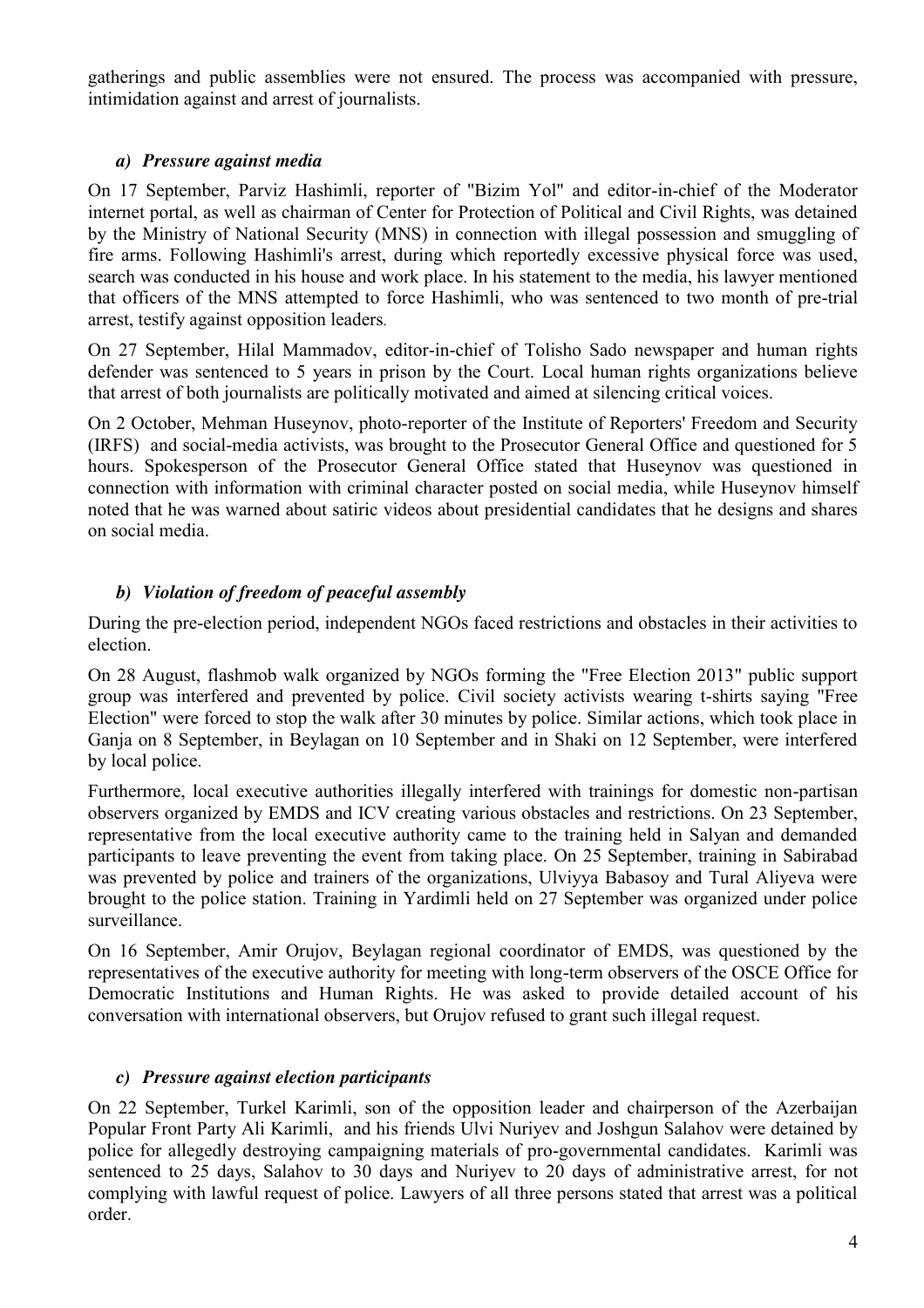On 23 September, 16 year-old son of Ogtay Gulaliyev, spokesperson of presidential candidate Jamil Hasanli, was beaten and stubbed by unknown persons near his house in Baku. Father of the victim stated that the incident was related to his political activities.

On October 3, Sevinj Zulfugarova and Farid Zulfugarov, young residents of Ganja, were forcibly brought to the police station by plain clothed persons and intimidated for participating in election campaign of presidential candidate Jamil Hasanli. Zulfugarov noted that he was insulted, while his sister was threatened with removal from her job.

## **VI. ELECTION CAMPAIGNING**

#### *a) General legal and political environment*

According to the Election Code, the election campaigning starts 23 days prior to the Election Day and ceases 24 hours before the voting lasting overall to 22 days. The official election campaigning period for the 9 October 2013 Presidential Elections was launched on 16 September and will last till 8 October.

All 10 registered candidates participated in election campaigning. Presidential candidates includes Zahid Oruj nominated on his own initiative, Ilham Aliyev from ruling New Azerbaijan Party, Igbal Aghazadeh from Umid party, Ilyas Ismayilov from Justice party, Hafiz Hajiyev from Modern Musavat party, Faraj Guliyev from National Progress Movement party, Sardar Jalaloghlu from Azerbaijan Democrat party, Araz Alizadeh from Azerbaijan Social Democrat party, Gudrat Hasanguliyev from Whole Azerbaijan Popular Front party, and Jamil Hasanli from National Council of Democratic Forces.

Content and number of participants of limited public meetings and assemblies, as well as debates held on public TV and radio demonstrated that the main competition on the Election Day will take place among Jamil Hasanli and Ilham Aliyev.

On 10 August 2013, after the official start of election period, Ilham Aliyev, current president and thirdtime presidential candidate, issued series of decrees increasing salaries of citizens working for various organizations funded from state budget by 10%. Moreover, Aliyev also adopted enjoyed exclusive privileges during the election campaigning period through adopting social-economic development programs of regions, issuing honorary titles to persons from various social groups and ceremonial openings of new buildings and constructions funded from state budget which were intensified during election campaigning period. By providing the president with additional opportunities for positive coverage in the media and among public, level playing field was violated in favor of the current president. Unfortunately, existing legal framework fails to address the issue and the Election Code does not ensure any sort of restriction of president's privileges during the election period.

#### *b) Election campaigning in media*

The CEC allocated in total 6 hours air time equally divided between Public Television (PTV) and Public Radio. According to the Election Code, free airtime of broadcasting companies can be used for discussions, roundtables and other election campaigning events of registered candidates. The rules of organizing such events are determined by the CEC. However, the CEC decided to conduct only roundtable discussions and it defined the order of speakers was through drawing.

Similar to the elections held in the last 10 years, the format of TV and radio discussions determined by the CEC failed to ensure meaningful political debates among candidates offering very limited opportunity to candidates to introduce their election programs. The TV debate did not involve discussions around concrete topics where voters could hear positions of opposing candidates on important matters and could make an informative choice.

51 media outlet appealed to the CEC with the desire to participate in paid election campaigning during the 9 October 2013 Presidential Election. Only one of these is the Public Television and Radio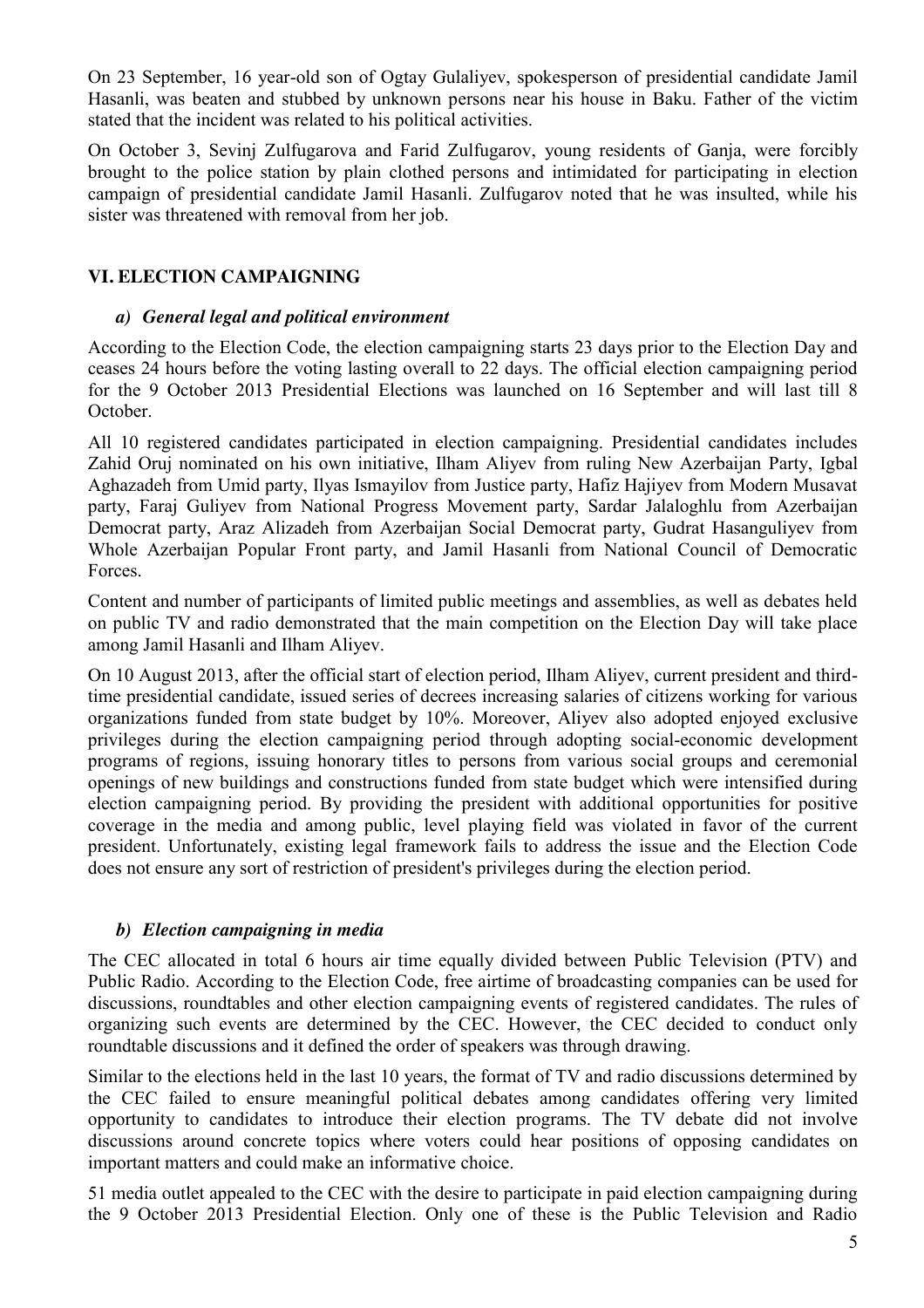Company, while 26 are newspapers and 24 are news agencies, portals, internet television and internet radio. Despite the fact that 23 television (14 regional) and 16 radio companies operate in the country, only Public TV and Radio Company decided to participate in the election campaigning. TV and radio broadcasting companies did not offer platform for candidates and their representatives which added to lack of pluralistic political debate.

Moreover, on 30 September, Elman Fattah, representative of registered candidate Jamil Hasanli, appealed to the ITV for paid airtime, but was denied such opportunity. ITV justified the decline by stating that all electoral subjects with the right to paid airtime should apply to the ITV one week prior to start of election campaigning and none of the candidate applied for paid airtime during that time. The ITV violated the requirements of the Election Code and refused to carry out its duties stipulated by the law.

Ilham Aliyev did not participate in the discussions organized on the ITV and was represented by his authorized representatives. However, since he continued to act as the head of state, all meetings with his participation were covered both by public and private broadcasting companies. Monitoring of the media during the election campaigning period showed that, with the exception of the ITV, beside current president, none of the other candidates, including the main oppositional candidate Jamil Hasanli, were covered in positive way by TV companies.

During the discussions organized by the ITV, Jamil Hasanli build his speeches around Ilham Aliyev's hidden revenues, increasing corruption and poverty, and deteriorating public well-fare during his presidency. Another candidate Igbal Aghazadeh criticized the overall government without mentioned the president in particular and described his program.

Sardar Jalaloghlu (Mammadov) mainly talked about his program, while Faraj Guliyev spent most of speech to criticize the opposition and foreign powers only occasionally charging the action of the government.

Ilyas Ismayilov attended only one TV discussion personally, where he talked about Nagorno Karabagh problem, transparency of government, rule of law and governance. His authorized representatives participated in other 8 discussions,

Other presidential candidates - Araz Alizade, Zahid Oruj, Gudrat Hasanguliyev and Hafiz Hajiyev were mainly engaged in criticizing the opposition and creating false competition environment acting as technical candidates.

Number of violations were recorded during the free airtime for election campaigning held on the ITV. On 19 September, during the second roundtable discussion, candidate Hafiz Hajiyev continued to use offensive phrases against Jamil Hasanli even after his airtime was over and at the end threw a bottle of water at him. At the same time, Ali Ahmadov, representative of Ilham Aliyev, interfered with Hasanli's speech. As result of Hajiyev and Ahmadov's actions, Hasanli could not use his 6 minute airtime for the full capacity. On the basis of complaint of Ilham Aliyev's representative, the CEC issued strong warning to Jamil Hasanli during its meeting on 21 September, while also warning Hajiyev on the basis of Hasanli's complaint.

During another TV discussion on 26 September, representative of Ilham Aliyev threatened Jamil, who Hasanli accused Ilham Aliyev in corruption, stating that he will be held liable for his groundless comments before the law-enforcement after the election.

On 2 October, deputy chair of the CEC Natig Mammadov stated that if election campaigning on social media took massive character and could influence the results of elections, it should be prevented. However, in his statement to media, Mazahir panahov, chairman of the CEC, noted that it was impossible to control or restrict election campaigning on social media. It should be noted that, Ilham Aliyev, Jamil Hasanli and Igbal Aghazade intensively used social media for election campaigning.

#### **c)** *Public meetings of candidates*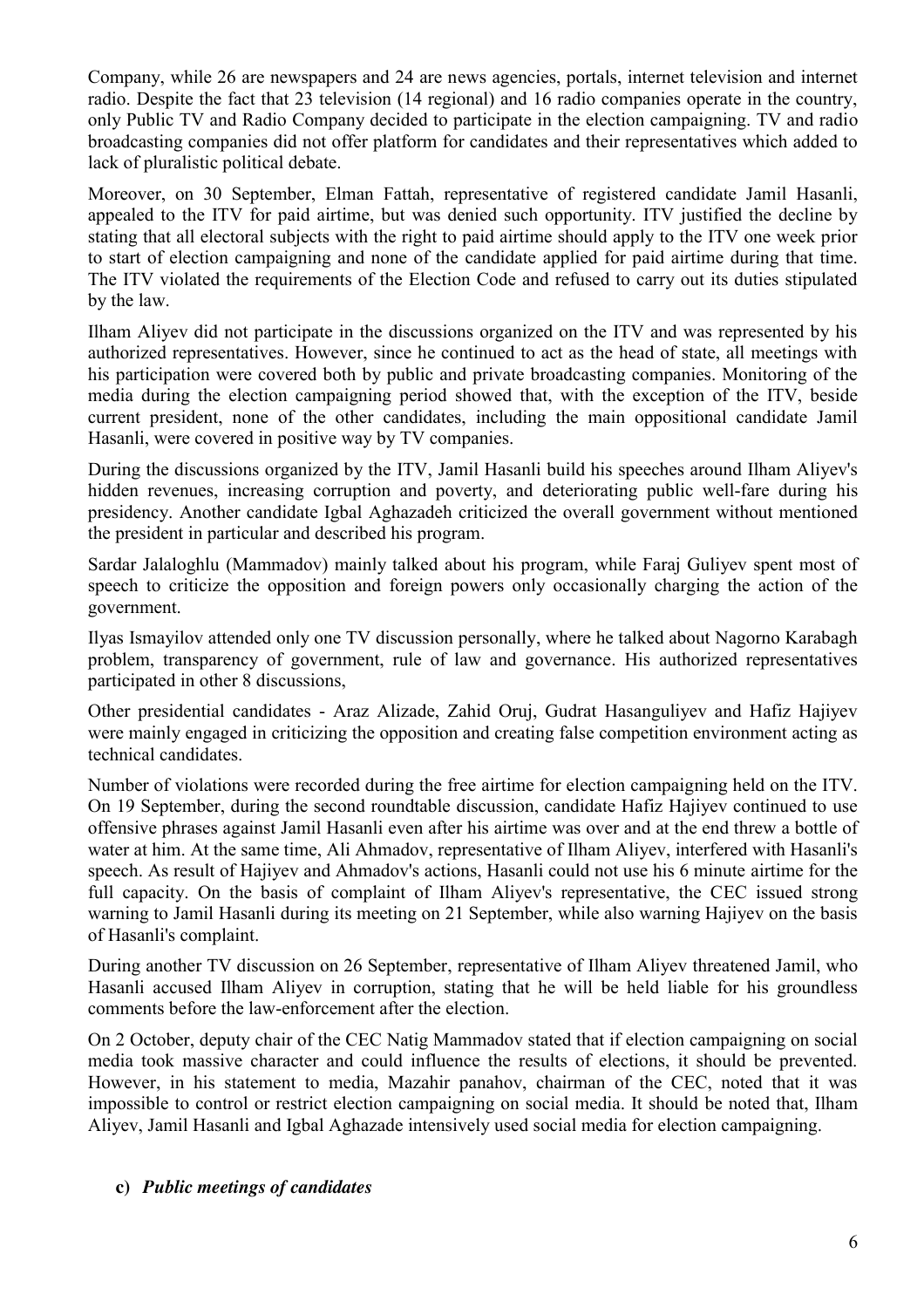152 outdoor and indoor venues were allocated for organizing mass gatherings and meetings with voters for the 9 October 2013 Presidential Election<sup>4</sup>.

According to findings of the long-term observation, some designated venues are not suitable both in terms of capacity and condition for holding meetings with voters. For example, Drama Theatre building in Ganja can only fit 200 persons, while indoor venue in Jalilabad has capacity to seat only 50-60 persons.

Long-term observers conducted monitoring of 27 meetings of candidates with voters, which took place across the country and was mainly attended by candidates personally. However, Ilham Aliyev did not participate in meetings with voters and overall held few meetings with voters in indoor venues during the election campaigning.

The organizations received credible information on involvement of representatives of local executive authorities in mobilizing citizens for meetings of Ilham Aliyev, from the New Azerbaijani Party. For example, senior officials of education department of Shaki instructed teachers of schools located in territory of 113th and 114th constituencies on 18 September to participate in the meeting with representatives of Ilham Aliyev.

On 22 September, police interfered with meeting of Ilham Aliyev, candidate of Umid party, in Aghstafa and beaten several citizens preventing them from entering the venue. The process was led by Ramiz Tatarov, deputy head of the local executive authority and chairman of local NAP department. Several persons received physical injures as result of incident.

Abuse of administrative resources was noted during the meeting of Gudrat Hasanguliyev from Whole Azerbaijan Popular Front party with voters on 27 September and meeting of Hafiz Hajiyev from Modern Musavat party with voters on 29 September in Mahsul stadium in Yasamal region of Baku where students and employees of organizations funded from state budget were mobilized by local executive authorities.

Meeting of Jamil Hasanli to be held on 27 September in Jalilabad was post-pond due to response of Asif Azizov, first deputy of local executive authority to his letter saying that participation of persons not residing in Jalilabad in the meeting may cause unpleasant incident among them and supporters of other candidates.

On 2 October, the Baku Court of Appeal declined claim of Jamil Hasanli on information posted on the CEC official page. Hasanli appealed to the court requiring to deem the information about indoor and outdoor venues for holding meetings and other assemblies during the election period which was posted on the CEC official web page as venues for holding meetings with voters illegal and to remove it from the web page.

Overall in 10 percent of monitored election constituencies (97 in total), equal opportunities for candidates to post campaigning materials were not created, while pressure against voters coming to meeting with candidates by public officials were noted in 18 percent of constituencies.

Equal opportunities for candidates were not established in 19 percent of constituencies and in 22 percent of constituencies, candidates were denied equal opportunities to hold meetings with voters and other assemblies.

Moreover, election campaigning materials of candidates were destroyed in 28 percent of monitored constituencies, while in 34 percent of constituencies, voters were mobilized to come to meetings with candidates by local executive authorities.

Furthermore, indoor and outdoor venues designated for holding mass assemblies, meetings and gatherings were not suitable for such events in 53 percent of monitored election constituencies.

# **V. FUNCTIONING OF ELECTION COMMISSIONS**

<sup>&</sup>lt;sup>4</sup> For the list of venues please see: http://www.msk.gov.az/uploads/secki-2013/tesviqat\_yer/aciq\_qapali\_yerler.pdf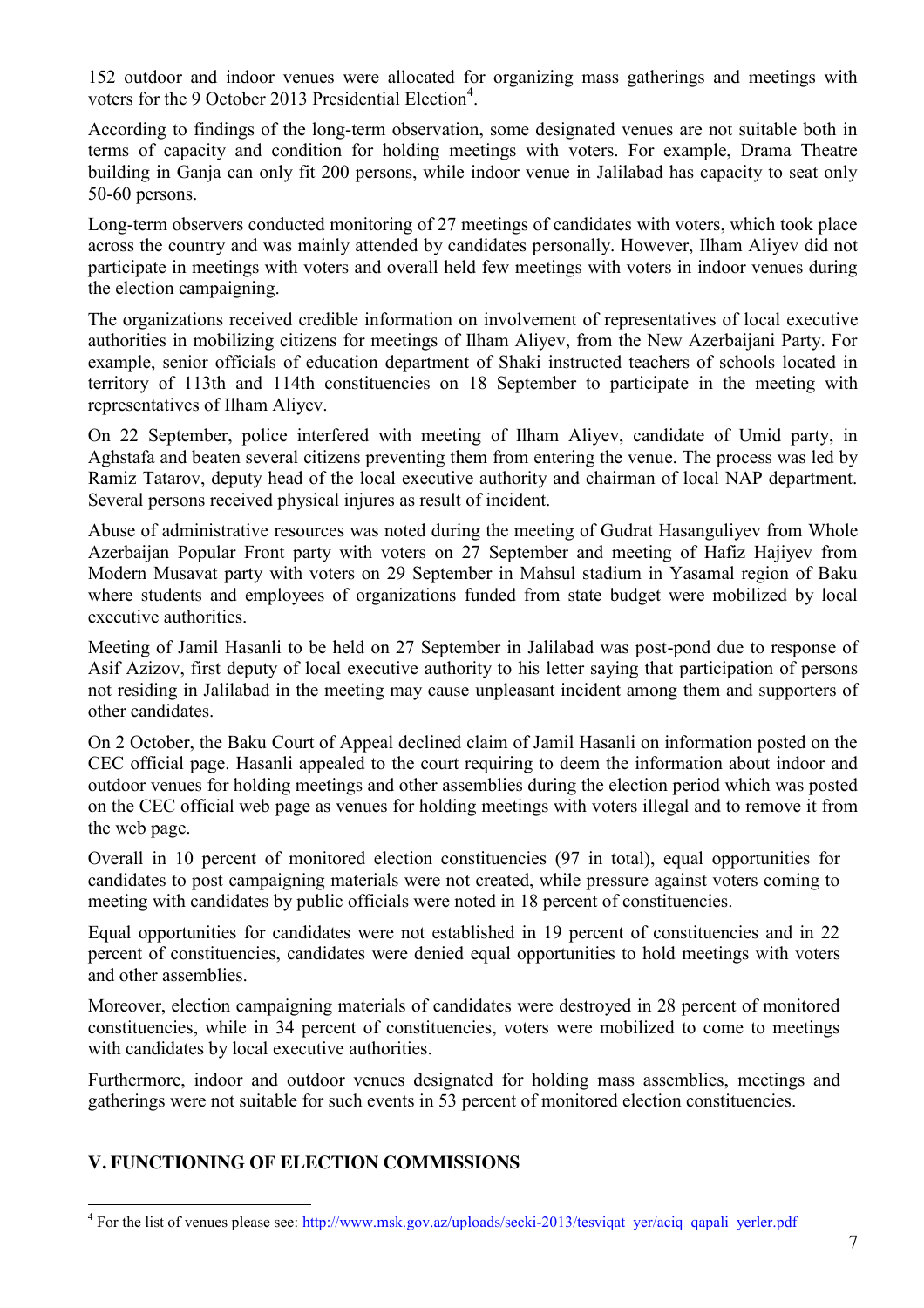Serious progress was not noted in situation of voter lists, one of the major issues in preparation of election commissions for the Election Day.

## *a) Attendance and management of election commissions*

The CEC and other election commissions failed to ensure transparency and impartiality in their functioning during the 9 October 2013 Presidential Elections.

On 13 September, during the CEC meeting when the rejection of candidacy of Ilgar Mammadov from Republican Alternative Movement was discussed, Akif Gurbanov, member of the CEC demanded explanation of justification for refusal stating that denying Mammadov the registration was illegal and injustice. Despite Gurbanov's objections, the chairman of the CEC declined to respond to his question, while Gurbanov left the meeting after argument with the chair.

On 17 September, the CEC released statement about the First Interim Report of the Election Observation Mission of the OSCE Office for Democratic Institutions and Human Rights (OSCE/ODIHR) where it shared its opinion on matters beyond the CEC's competencies such as recent amendments to the Election Code by the parliament.

According to LTOs, precinct election commissions no. 1, 2, 3, 4, 5, 6, 7, 11, 13, 14 (PECs) of the 24th Nizami First Constituency Election Commission (ConEC) and PECs no. 1, 2, 3, 4, 5, 6, 7 of the 25th Nizami Second ConEC did not hold meetings from 16 September to 20 September. Protocols presented to observers were dated to previous days.

Although, LTOs were informed that meetings of 88th Goychay ConEC and 89th Goychay-Aghdash ConEC were held as scheduled, but they were denied official protocols. Moreover, LTOs were denied opportunity to observe the meetings of these ConECs despite filing official appeal.

## *b) Accreditation of observers*

According to the statement released by the CEC on 2 October, around 40,000 persons registered as domestic observers, while more than 1,300 international observers received accreditation at the CEC. However, despite such high number of registered domestic and international observers, there are very few professionally trained and independent observers among them.

Very few domestic NGOs with transparent funding sources provided technical and legal support to around 2,000 persons to register as observers. International observers from reputable international institutions such as OSCE/ODIHR, the Parliamentary Assembly of the Council of Europe, the OSCE Parliamentary Assembly and European Parliament account for only 400 observers, while impartiality of rest of 900 international observers is questioned.

Accreditation of non-partisan domestic observers at the CEC was accompanied with some difficulties during the last days left for registration. The CEC attempted to refuse registration of 150 persons on the grounds of inaccurate documentation, lack of time and other baseless arguments. Registration of 41 persons supported by the EMDS, 39 persons from Democracy Learning public union and 38 persons representing Western Resource Center was delayed by the CEC.

Obstacles on the groundless basis were created for registration of non-partisan observers at the 33rd Khatai First ConEC, 125th Zangilan-Gubadli ConEC, 23rd Nasimi-Sabail ConEC, 20th Sabail ConEC, 63rd Sabirabad First ConEC, 91st Ujar ConEC and 118th Aghdam ConEC and at some occasions they faced intimidation.

## *c) Investigation of complaints*

Claims of persons whose candidacy was not registered by the CEC was not granted by Courts.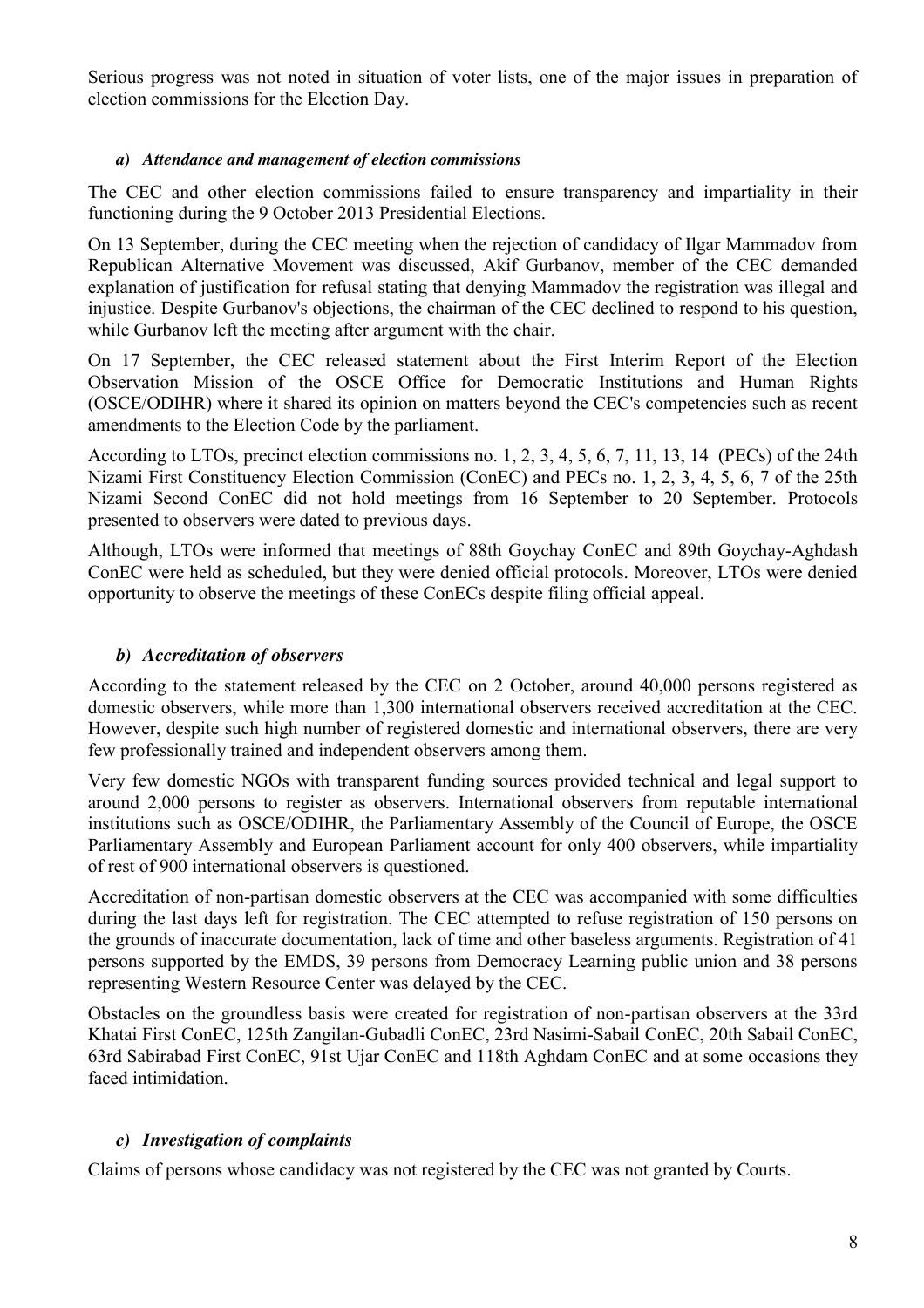On 18 September, the Supreme Court decided to reassign the case of Fuad Aliyev, candidate nominated by the Azerbaijan Liberal Democrat party who filed a complaint to the Baku Court of Appeal following refusal of registration of his candidacy by the CEC and whose complaint was not granted by the Baku Court of Appeal, to the lower court. However, the Baku Court of Appeal declined the claim of Aliyev again.

On 24 September, the Baku Court of Appeal conducted hearing of the case of Ali Aliyev, candidate nominated by the Citizen and Development party, and refused to grant Aliyev's claims holding the CEC decision which declined Aliyev's registration on the grounds of insufficient number of authentic signatures. The Court ruled out decision to conduct repeated expertise, but the CEC's decision was supported.

On 27 September, the Supreme Court did not grant Ilgar Mammadov's cassation complaint on refusal of his candidacy. The Court decided to hold the CEC's decision finding around 5,000 signatures collected in favor of Mammadov invalid in force.

On 22 July, the CEC published rules for accreditation of organizations intending to conduct Exit-Poll. According to the amendments, only NGOs with state registration accredited at the CEC will be allowed to conduct exit-polls during upcoming presidential elections. Moreover, persons involved in the activity on behalf of an organization must be expert on election law and electoral system, or should have certain professional experience in this field.

## **VI. CONCLUSIONS AND RECOMMENDATIONS**

**Having analyzed the results of its observation of the second period of the 9 October 2013 Presidential Elections – election campaigning, EMDS and ICV come to the following conclusions:**

- During the election campaigning period, political persecutions and arrests, and number of cases of pressure against political activists and oppositional presidential candidates significantly increased.
- The situation of protection of political freedoms has deteriorated, while the government failed to ensure citizens' right to freedom to expression, peaceful assembly and association.
- TV discussions held on the Public TV among candidates was not sufficient for ensuring political pluralism prior to the election. Other TV companies covered only Ilham Aliyev, the head of state, in positive light while allocated no time to other candidates violating the principle of equal opportunity.
- The CEC improved online search system and hotline in order to verify voter lists and provided information on dislocation of polling stations.
- The accreditation of domestic observations was accompanied with violations. Local executive authorities demonstrated intolerance toward non-partisan observers, and at some occasions interfered with training of observers.
- Unlike 2008 Presidential Elections, voters have alternative choices in the upcoming presidential election.
- Cases of interference in electoral processes by local executive authorities were noted during the election campaigning stage.

### **EMDS and ICC propose following recommendations for next stages – the Election Day voting and vote tabulation – of the 9 October 2013 Presidential Elections:**

- Election commissions should facilitate the process of voter list verification in the run-up to and on the Election Day creating conducive environment.
- Election commissions should ensure necessary conditions to avoid pressure against voters, observers and representatives of candidates.
- The government should demonstrate political will to prevent illegal interferences to electoral processes by the local executive authorities and other unauthorized bodies.